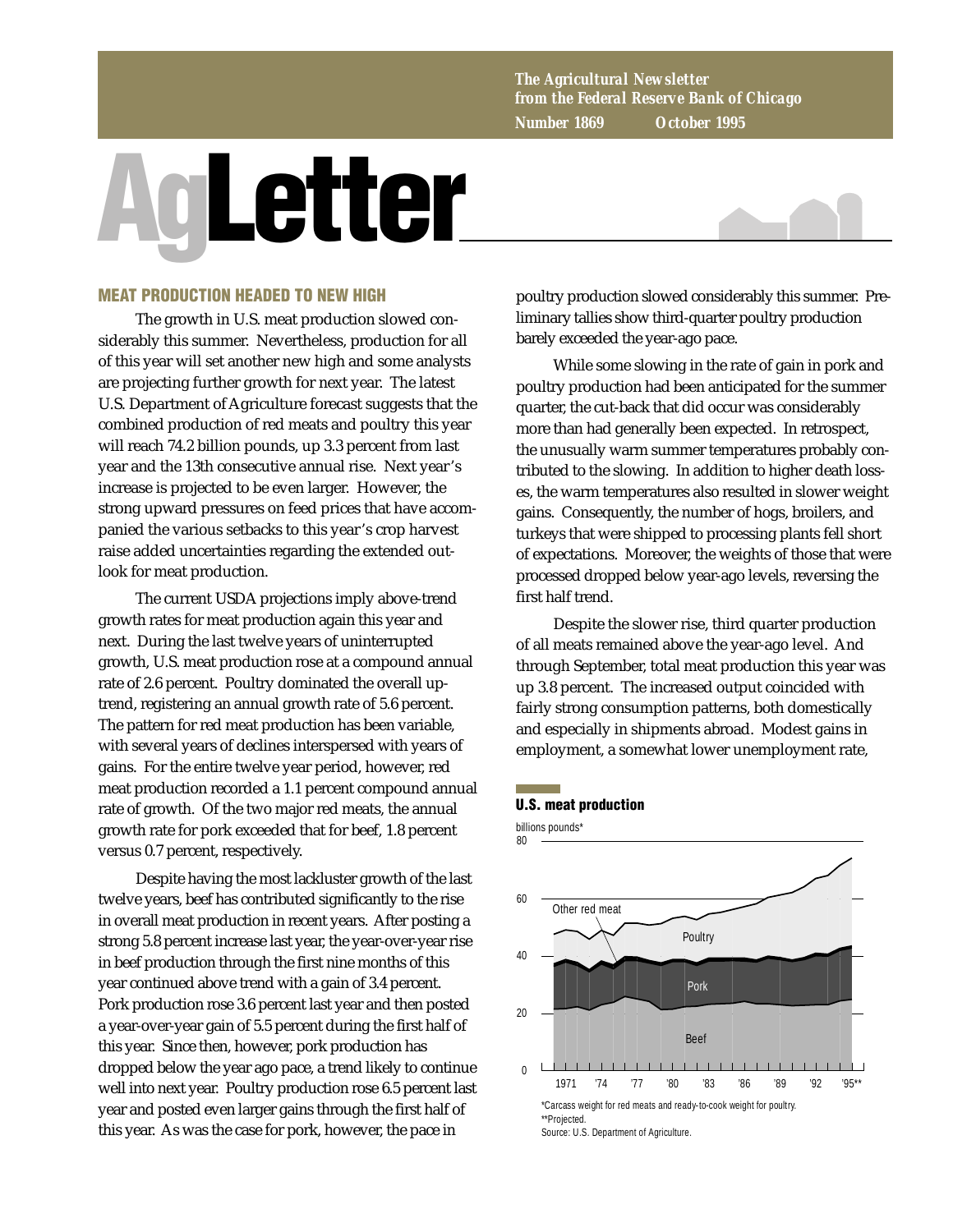

and an increase in disposable income have helped to sustain commercial food expenditures this year while offsetting a leveling-off in food assistance programs. Lower retail meat prices have also helped to encourage domestic consumption patterns. The strength in demand is even more evident in export markets. During the first seven months of this year, broiler exports were up more than 40 percent from last year's strong pace while turkey exports were up more than 20 percent. Pork exports were up 70 percent while beef and veal exports were up more than a tenth. The gains in meat exports may moderate in the second half. Nevertheless, 1995 could mark a watershed year in several respects for U.S. trade in meats. For instance, on a carcass weight basis, the U.S. may become a net exporter of pork this year. And broiler exports in 1995 may absorb 15 percent of production, up from 12 percent last year and less than 5 percent as recently as 1989.

Meat supplies in the months ahead will reflect the inventory of animals already in the production pipeline and the responses of producers to actual and anticipated profit margins. Price relationships have translated into positive returns for most hogs marketed since mid-year. Alternatively, feedlot operators have suffered losses on most cattle marketed since early spring. The pattern last fall and winter was reversed, with large losses hitting most hog farmers while returns to feedlot operators were generally positive, according to Iowa State University analysts. Recent sharp increases in feed costs, due largely to the weather-related problems afflicting the 1995 crop harvest, are starting to exert considerable influence on future prospective returns to livestock producers. This may damp some of the gains analysts were projecting for meat production next year. Corn prices have recently moved above \$3 per bushel and are projected to average some-

**U.S. may become net exporter of pork in 1995** where between \$2.75 and \$3.15 during the year that started in September. The low end of the projected range would imply the highest corn prices since 1983/84 and the midpoint of the range would imply a 30 percent increase from the average of the past year.

> The latest evidence of pipeline inventories of cattle and hogs imply that pork production will continue to lag year-ago levels during the fall and winter months while beef production will continue to register gains. The scaling-back in hog production that began earlier this year (mostly as a result of depressed prices last fall) continued through the summer months. As a result, the number of hogs on U.S. farms remains below the year-ago level. The number of hogs held for breeding purposes is down the most, in excess of 4.5 percent. The September 1 inventory of hogs intended for market is down a little over 1.5 percent from a year ago but up 4 percent from two years ago.

> The trend in hog numbers in each of the five states of the Seventh Federal Reserve District parallel those nationwide. In Iowa, by far the largest hog producing state, the number of hogs held for breeding purposes is down 9 percent from a year ago while the number of hogs intended for market is down 5 percent. Among the other four District states, hogs held for breeding purposes numbered 8 percent less than a year ago while market hogs numbered 9 percent fewer. The largest declines for both classifications of hogs were in Wisconsin. Michigan recorded the smallest cuts.

As an aside, the September 1 inventory of all hogs in District states was down nearly 7 percent and the lowest for that date in at least eight years. Reflecting rapid growth in a handful of other states, hog numbers elsewhere were up 2 percent and the largest in at least eight years. With the accelerated restructuring in hog production that has occurred in recent years, the District states' share of all hogs on U.S. farms has retreated from 49 percent in the early 1990s to just over 43.5 percent in the most recent survey.

Despite the reduction in the number of hogs held for breeding purposes, producers reportedly intend to farrow just as many sows during the fall and winter months as was the case last year. The trend toward more intensive use of the breeding stock has been a characteristic of the restructuring in hog production in recent years. However, many analysts are skeptical that the smaller inventory of breeding stock will sustain sow farrowings at last year's levels. This skepticism is supported by reports of low conception rates during the hot summer months and by the recent surge in feed costs.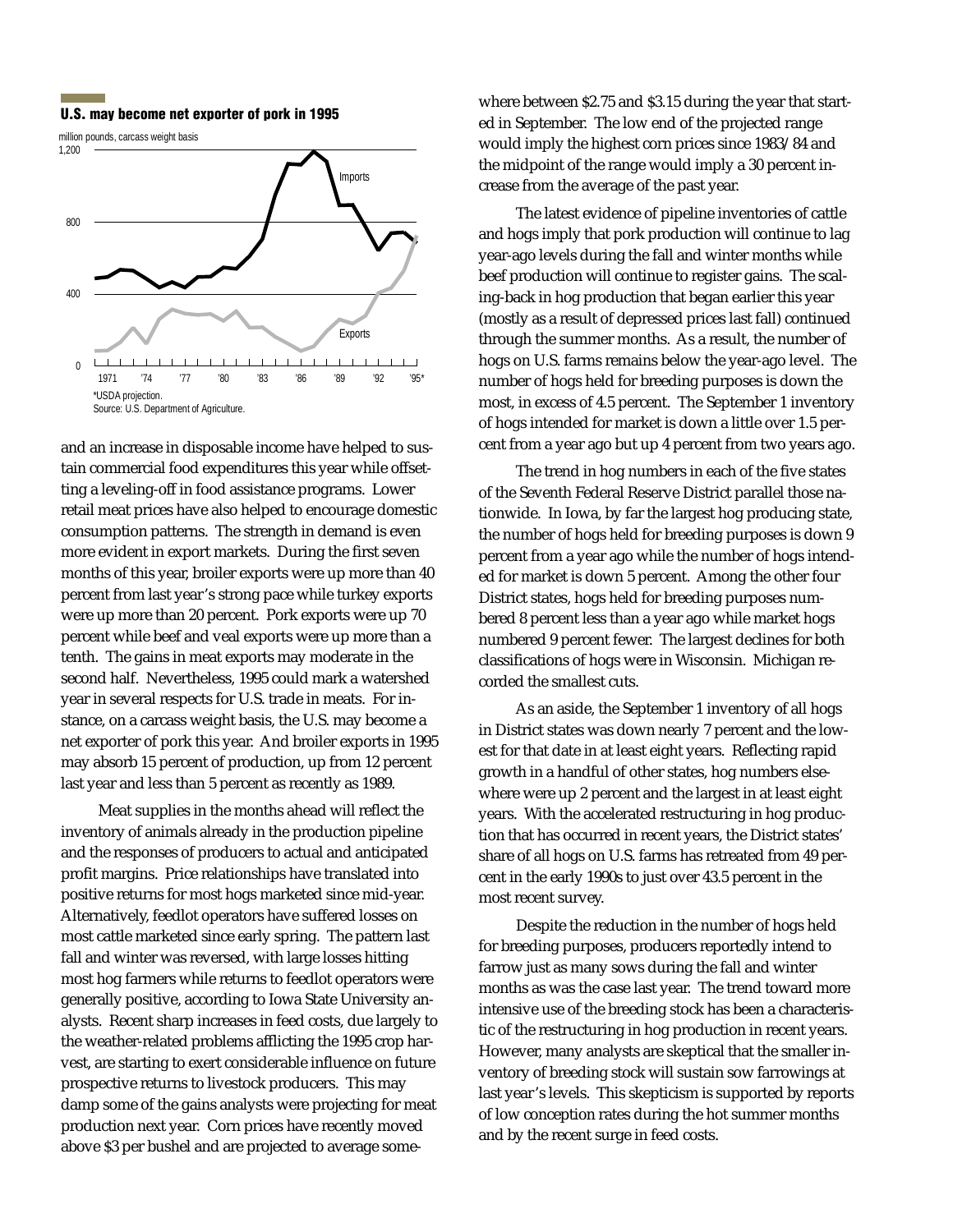**The latest inventory estimates for cattle show some <b>Hog prices**<br> **Hog prices** signs of moderating gains. A mid-year survey found that the number of beef cows was up a relatively large 3.3 percent from last year, strengthening the likelihood that this year's calf crop will register another sizable increase. Alternatively, the number of heifers being held for replacements to the beef cow herd was estimated to be down 3.4 percent. This could be an early sign that the cyclical upswing in the beef cow herd that began in late 1990 could end next year. Further signs of moderating gains are also evident in the latest estimates of the number of cattle in feedlots. As of mid-year, feedlots held nearly 5 percent more cattle than was the case a year ago. Since then the movement of young cattle into feedlots has turned down from last year's pace while the marketings of fat cattle out of feedlots has registered sustained increases. Accordingly, the year-over-year gain in the inventory of cattle in feedlots in the 13 major cattle feeding states on October 1 had narrowed to just over 1.5 percent. Feedlot inventories in the two District states included in that 13 state total—Illlinois and Iowa— were unchanged from a year ago.

Based on the current inventory estimates, it would appear that pork production will be up seasonally this fall but down perhaps 3 to 4 percent from a year ago. The early months of 1996 will bring seasonally smaller pork supplies but the year-over-year decline may narrow slightly. Based on producers' farrowing intentions, pork production could return to the year-ago level by next spring and move well above this year's level by next summer.

USDA analysts expect continued growth in beef and poultry production will lead to record meat supplies this fall and throughout next year. Year-over-year gains in quarterly beef production through next summer are forecast to range from 2 to 4 percent. Poultry production through mid 1996 is projected to range 5 to 6 percent above year-ago levels and be followed by an even larger gain next summer. However, unexpectedly high feed prices may trim these projected gains.

The recent trend in livestock prices has varied widely, with cattle prices generally quite weak and hog prices registering a surprisingly strong recovery from abnormally low year-ago levels. During the fourth quarter of last year, hog prices averaged only \$31 per hundredweight, the lowest for any quarter since the spring of 1980. Prices recovered to the mid-to upper-\$30s range during most of the first half of this year and then soared to a third quarter average of \$48.75. The recent strength in hog prices is somewhat surprising given the rather





modest decline in pork production this summer and the continuing pattern of record production of all meats. The increase may partially stem from the strong performance in pork exports and a sizable expansion in pork processing capacity this year which may have contributed to more aggressive packer bids. Even so, the current structure in futures prices imply strong hog markets through next year. Recent transactions in hog futures contracts for all delivery months have ranged from the mid \$40s to the low \$50s per hundredweight. These price projections would seem to be high relative to the meat production forecasts of USDA analysts. Alternatively, the futures prices may reflect a view that pork and total meat production will fall short of the USDA forecasts.

### *Gary L. Benjamin*

**AgLetter** (ISSN 1080-8639) is published monthly by the Research Department of the Federal Reserve Bank of Chicago. It is prepared by Gary L. Benjamin, economic adviser and vice president, Mike A. Singer, economist, and members of the Bank's Research Department, and is distributed free of charge by the Bank's Public Information Center. The information used in the preparation of this publication is obtained from sources considered reliable, but its use does not constitute an endorsement of its accuracy or intent by the Federal Reserve Bank of Chicago.

To subscribe, please write or telephone: Public Information Center Federal Reserve Bank of Chicago P.O. Box 834 Chicago, IL 60690-0834 Tel. no. 312-322-5111